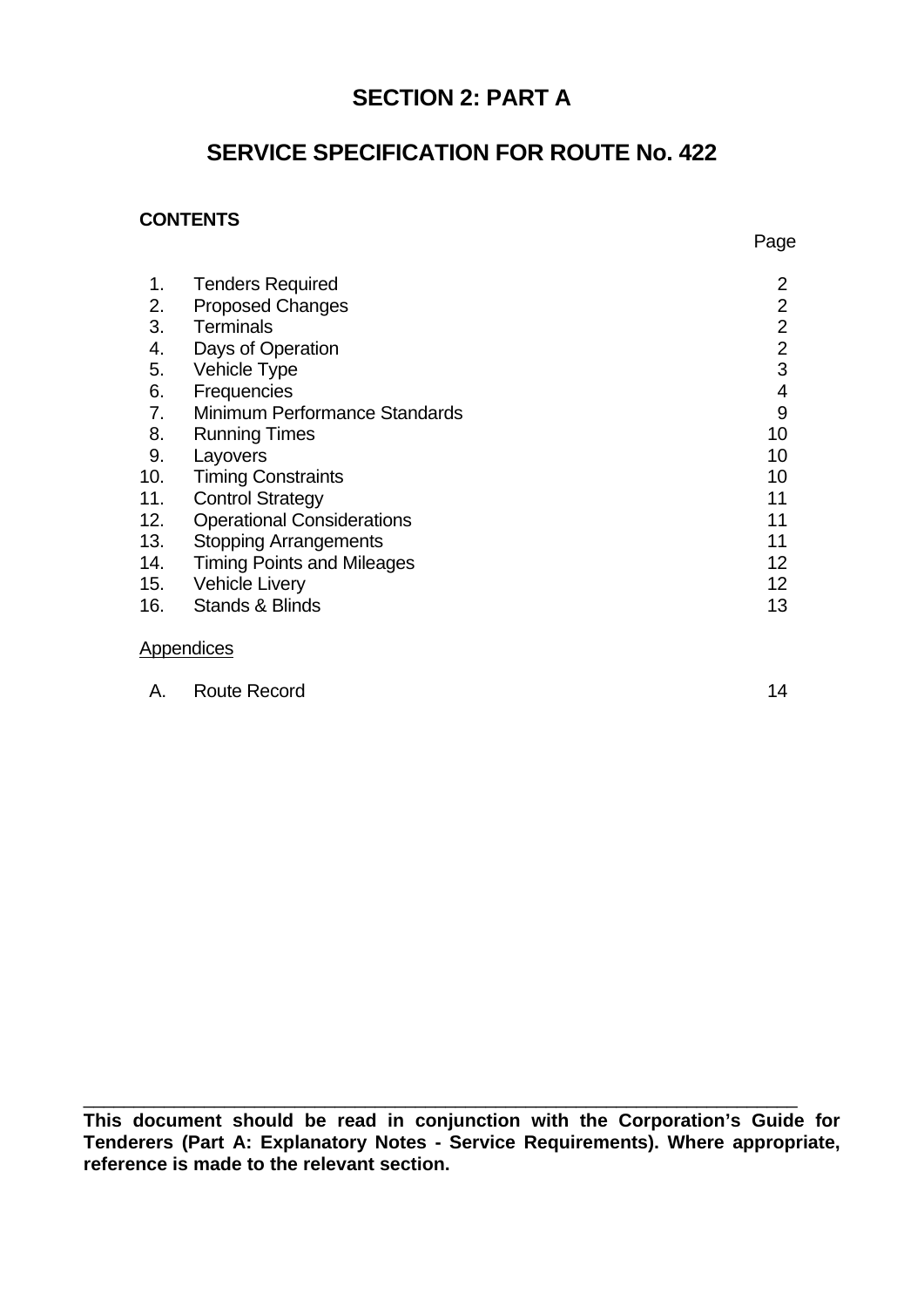## **1. TENDERS REQUIRED**

This document describes the service for which the Corporation requires Tenders and Tenderers **must** submit a fully compliant bid. In addition, Tenderers **may** wish to draw upon their local knowledge to submit alternative bids which offer improved value for money in meeting passenger needs. These might incorporate, for example, different timings, frequencies, route structures and / or vehicles. The Corporation will welcome such bids and give them careful consideration.

For more information, please refer to Section 2.1 of Part A of the Guide for Tenderers.

### **2. PROPOSED CHANGES**

At this time, the Corporation expects to implement a change to the existing service prior to the commencement of the new Route Agreement for Route No. 422:

- Route No. 422 will be reroute in the Woolwich area in December 2009. Please see Appendix A for a full list of streets traversed.
- The Friday and Saturday night diversion in Bexleyheath Town Centre will be removed.

Tenderers should note that the following alterations (subject to consultation) are proposed as part of this Service Specification for introduction with the new Route Agreement:

- 87 capacity, dual door, double deck buses are specified subject to a satisfactory route test.
- Route No. 422 will stand at Bexleyheath Shopping Centre. Please see Appendix A for a full list of streets traversed and stand restrictions.

#### **3. TERMINALS**

Route No. 422 will operate between North Greenwich Station to Bexleyheath Shopping Centre.

Full details of the route to be followed, the permitted terminal workings and the available stands are shown at Appendix A. Tenderers should particularly note the information relating to the shared usage of stands, the taking of meal reliefs and the use of ferry vehicles.

#### **4. DAYS OF OPERATION**

One timetable must be offered for Route No. 422 which will operate as follows:

| <b>DAY OF OPERATION</b>      |                |
|------------------------------|----------------|
| Mondays to Fridays           | Section 6.1    |
| Saturdays & Good Friday      | Section 6.2    |
| Sundays                      | Section 6.3    |
| Christmas Day                | No service     |
| <b>Boxing Day</b>            | Section 6.4    |
| <b>Other Public Holidays</b> | Sunday service |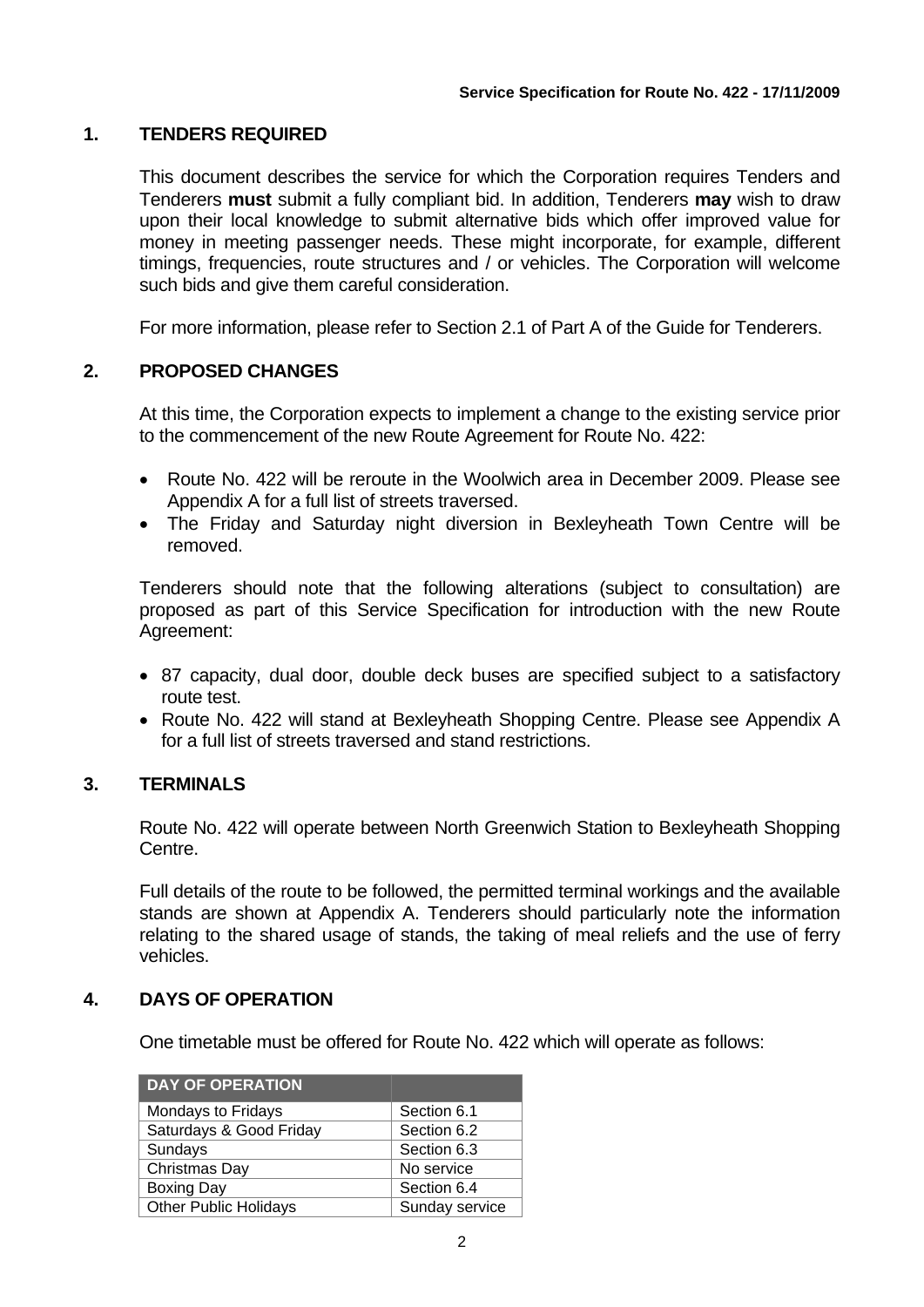#### **5. VEHICLE TYPE**

Please refer to Section 2.5 of Part A of the Guide for Tenderers.

Route No. 422 is currently approved for vehicles which are a maximum of 10.0 metres long and 2.55 metres wide. A formal route test will be required for vehicles which exceed these dimensions. This will be arranged with the successful Tenderer.

The service requirement set out in Section 6 assumes that dual door, double deck buses with a minimum capacity of 87, of which approximately 60 should be seated, will be used on this route. Luggage space should also be provided.

Tenderers must submit proposals based on new vehicles. These must be of a low floor design and be accessible to wheelchairs by means of a powered ramp.

**Bids for both conventional diesel powered vehicles and diesel-electric hybrid vehicles should be submitted and separate prices for both types are required.** 

**Bids based on a mix of hybrid and conventional vehicles would be welcomed, subject to a minimum of 10 hybrid powered vehicles being offered for this route (full hybrid operation should be offered for routes with a vehicle requirement of less than 10).** 

Tenderers should refer to the vehicle design (including accessibility) features contained in Schedule II to Annex B of the Framework Agreement and Section 2 Part B of the Master ITT (Version 2 issued June 2005).

 Tenderers may also submit bids based on using existing vehicles. Tenderers are asked to specify what refurbishment would be carried out on existing buses and the expected timescale of those works. See Master ITT (Version 2 issued June 2005).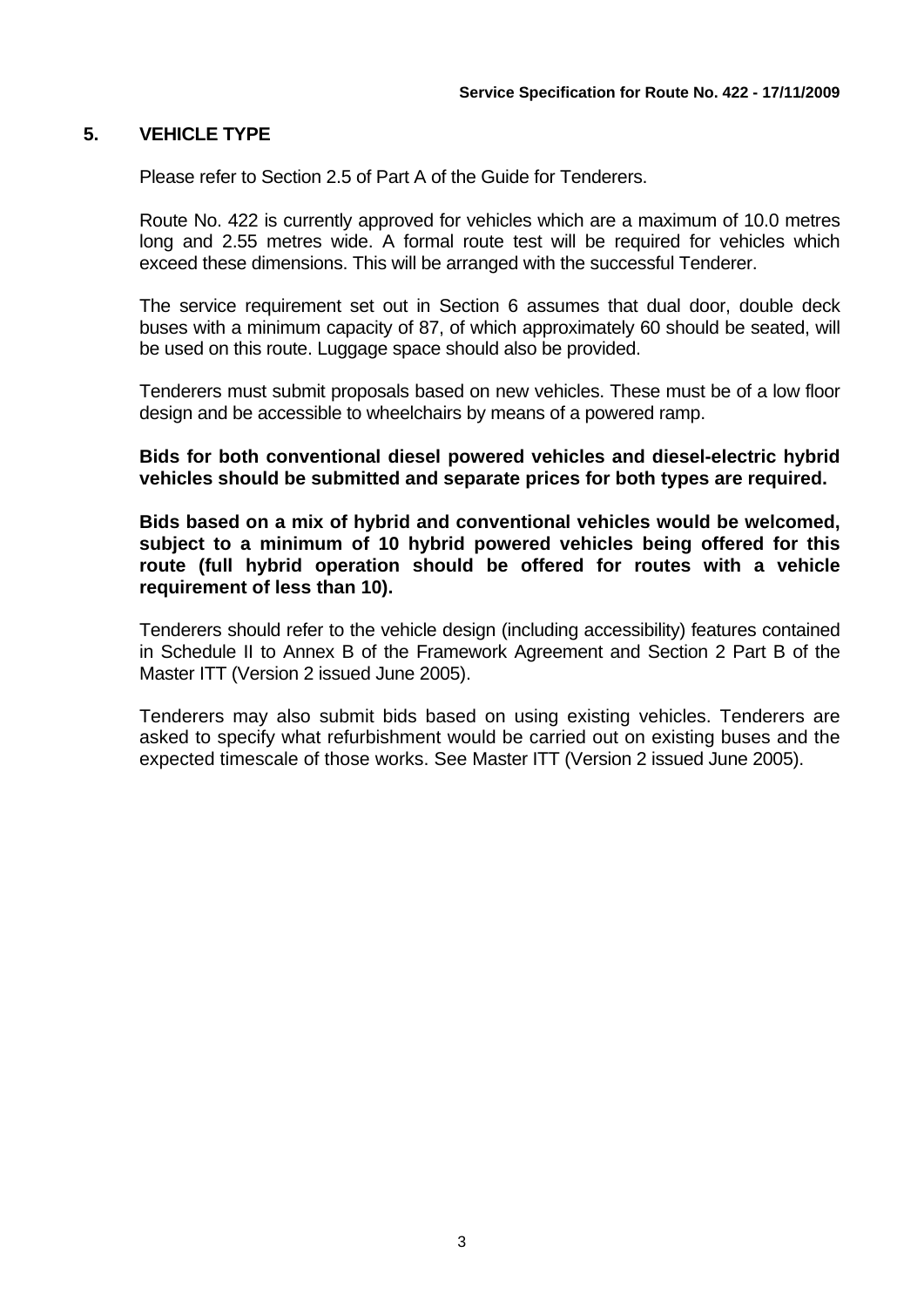#### **6. FREQUENCIES**

The level of service (e.g. every 15 minutes) required by the Corporation is described in terms of the interval between departures. Whilst a completely regular service at the specified frequency should be possible at most times, occasionally a bus may be timetabled to depart up to five minutes earlier or later than the regular time.

Tenderers should note that when the specified frequency changes (e.g. between the peak and midday periods), the scheduled interval between buses should never be greater than that provided by the lower of the two frequencies AT ANY POINT ON THE ROUTE.

Tenderers should note that unless otherwise stated **all** journeys should operate between the terminal points defined in each direction.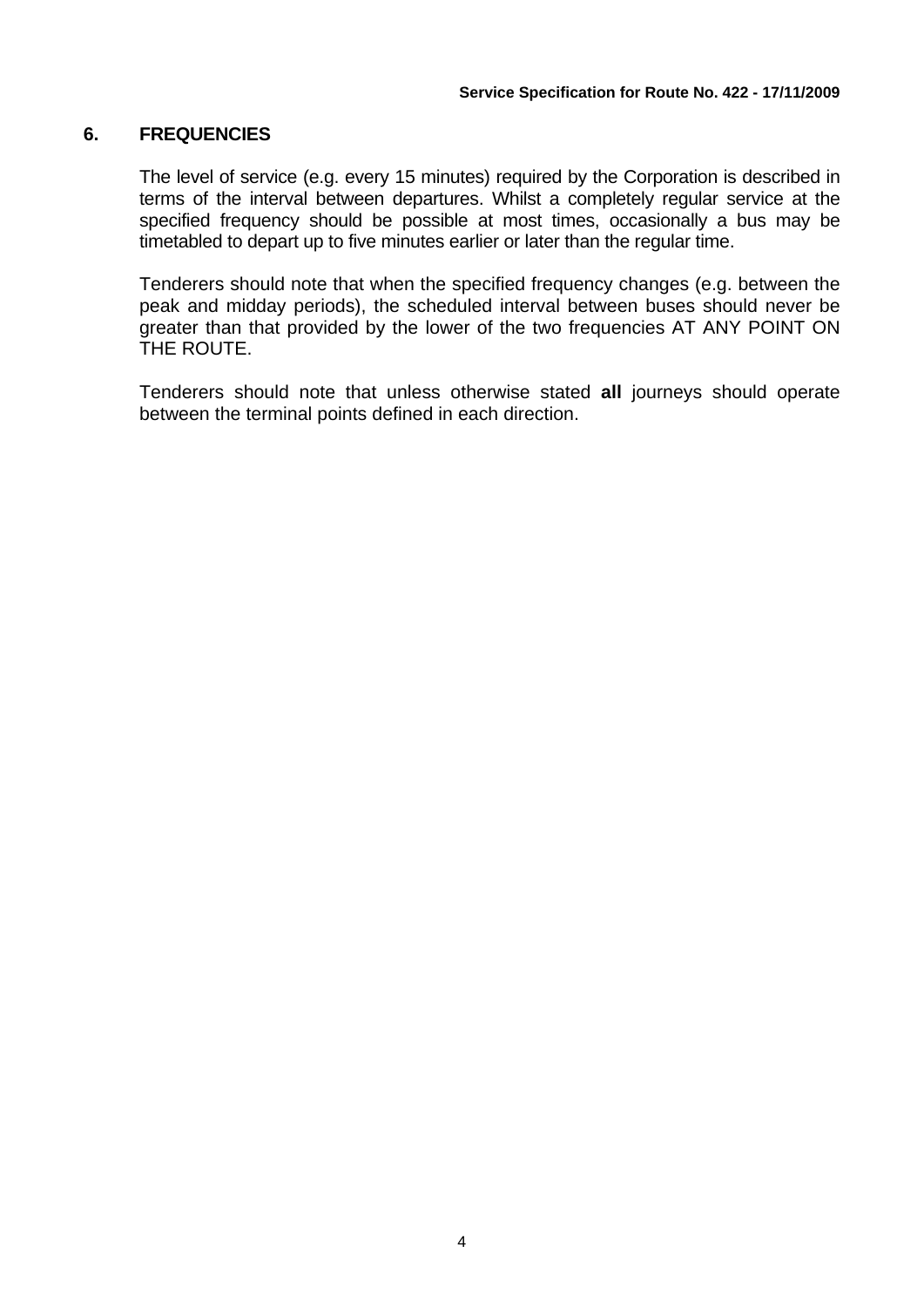#### **6.1 Mondays to Fridays**

1. North Greenwich Station to Bexleyheath Shopping Centre

| 0455 - 0645   | Every 15 minutes |
|---------------|------------------|
| $0646 - 0715$ | Every 12 minutes |
| $0716 - 1915$ | Every 10 minutes |
| 1916 - 0115   | Every 12 minutes |

First departure from North Greenwich Station no later than 0500. Last departure from North Greenwich Station no earlier than 0110.

Tenderers should ensure that buses are scheduled to be no more than 12 minutes apart at Bexleyheath Station between 0730 and 0800 and no more than 10 minutes apart at Bexleyheath Station between 0801 and 0900 and between 1500 and 1730.

2. Bexleyheath Shopping Centre to North Greenwich Station

| $0355 - 0545$ | Every 15 minutes |
|---------------|------------------|
| $0546 - 0615$ | Every 12 minutes |
| $0616 - 1815$ | Every 10 minutes |
| 1816 - 0015   | Every 12 minutes |

First departure from Bexleyheath Shopping Centre no later than 0400. Last departure from Bexleyheath Shopping Centre no earlier than 0010.

Tenderers should ensure that buses are scheduled to be no more than 10 minutes apart at Blackheath, Royal Standard between 0650 and 0850 and between 1450 and 1720.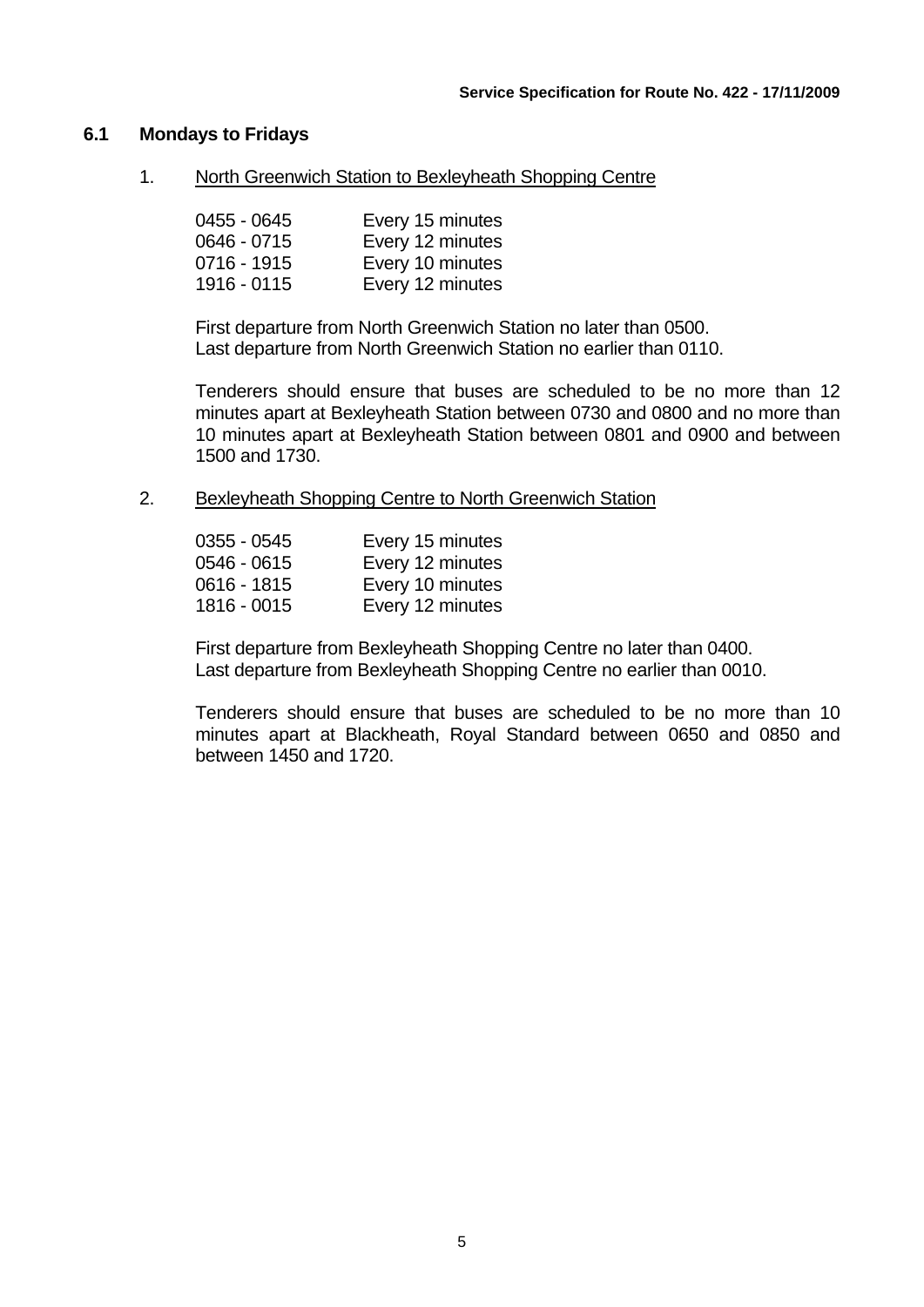#### **6.2 Saturdays & Good Friday**

1. North Greenwich Station to Bexleyheath Shopping Centre

| 0455 - 0645 | Every 15 minutes |
|-------------|------------------|
| 0646 - 0745 | Every 12 minutes |
| 0746 - 1915 | Every 10 minutes |
| 1916 - 0115 | Every 12 minutes |

First departure from North Greenwich Station no later than 0500. Last departure from North Greenwich Station no earlier than 0110.

Tenderers should ensure that buses are scheduled to be no more than 10 minutes apart at Bexleyheath Station between 0830 and 1130.

2. Bexleyheath Shopping Centre to North Greenwich Station

| $0355 - 0545$ | Every 15 minutes |
|---------------|------------------|
| 0546 - 0610   | Every 12 minutes |
| $0611 - 1825$ | Every 10 minutes |
| 1826 - 0015   | Every 12 minutes |

First departure from Bexleyheath Shopping Centre no later than 0400. Last departure from Bexleyheath Shopping Centre no earlier than 0010.

Tenderers should ensure that buses are scheduled to be no more than 10 minutes apart at Blackheath, Royal Standard between 0720 and 1120.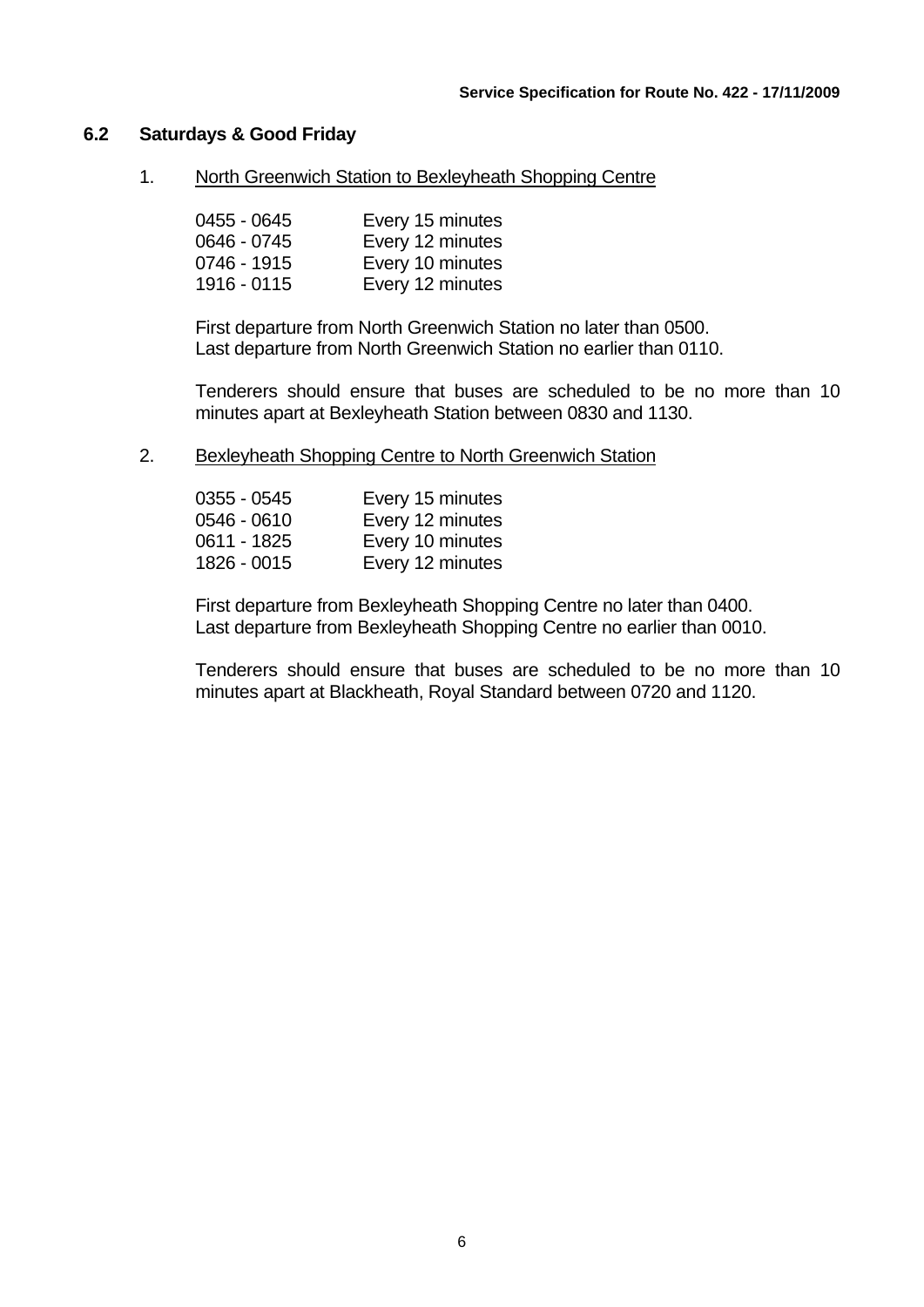#### **6.3 Sundays**

1. North Greenwich Station to Bexleyheath Shopping Centre

| 0455 - 0730   | Every 30 minutes |
|---------------|------------------|
| 0731 - 1000   | Every 15 minutes |
| $1001 - 0115$ | Every 12 minutes |

First departure from North Greenwich Station no later than 0500. Last departure from North Greenwich Station no earlier than 0110.

Tenderers should ensure that buses are scheduled to be no more than 12 minutes apart at Bexleyheath Station between 1040 and 1140.

2. Bexleyheath Shopping Centre to North Greenwich Station

| $0355 - 0630$ | Every 30 minutes |
|---------------|------------------|
| 0631 - 0900   | Every 15 minutes |
| 0901 - 0015   | Every 12 minutes |

First departure from Bexleyheath Shopping Centre no later than 0400. Last departure from Bexleyheath Shopping Centre no earlier than 0010.

Tenderers should ensure that buses are scheduled to be no more than 12 minutes apart at Blackheath, Royal Standard between 1000 and 1100.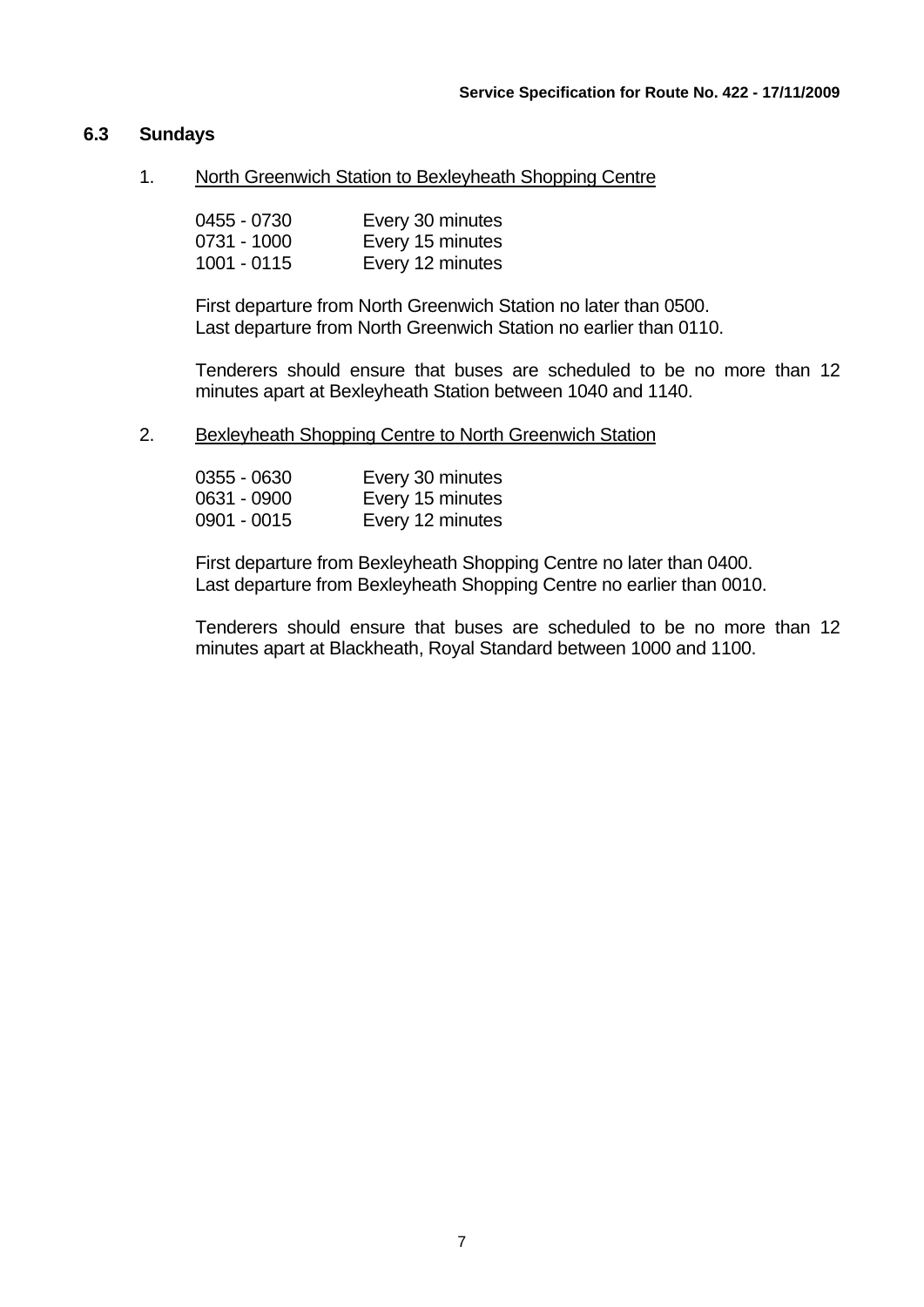#### **6.4 Boxing Day**

1. North Greenwich Station to Bexleyheath Shopping Centre

| 0810 - 1000 | Every 15 minutes |
|-------------|------------------|
| 1001 - 0115 | Every 12 minutes |

First departure from North Greenwich Station no later than 0815. Last departure from North Greenwich Station no earlier than 0110.

Tenderers should ensure that buses are scheduled to be no more than 12 minutes apart at Bexleyheath Station between 1040 and 1140.

#### 2. Bexleyheath Shopping Centre to North Greenwich Station

| 0810 - 0900   | Every 15 minutes |
|---------------|------------------|
| $0901 - 0015$ | Every 12 minutes |

First departure from Bexleyheath Shopping Centre no later than 0815. Last departure from Bexleyheath Shopping Centre no earlier than 0010.

Tenderers should ensure that buses are scheduled to be no more than 12 minutes apart at Blackheath, Royal Standard between 1000 and 1100.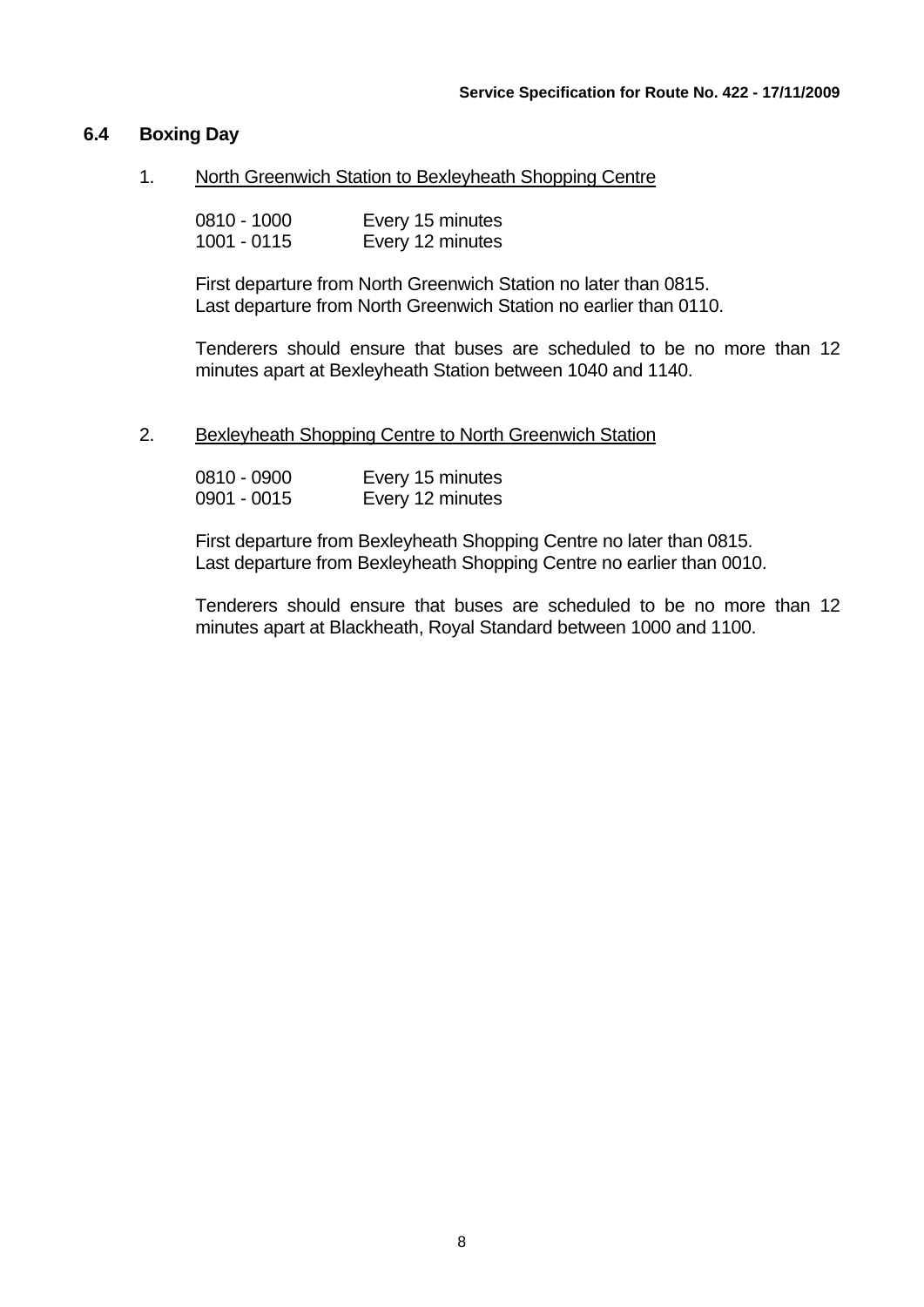#### **7. MINIMUM PERFORMANCE STANDARDS**

Please refer to Section 2.7 of Part A of the Guide for Tenderers.

Tenderers should note that the objective of the Operator of Route No. 422 shall be to operate all scheduled mileage and adhere **fully** to the published timetable. The Operator must use its best endeavours to achieve this.

The **minimum** standards of acceptable performance for Route No. 422 shall be:

| Average Excess Wait Time: | No more than 1.00 minutes |
|---------------------------|---------------------------|
| Minimum Operated Mileage: | No less than 98.00%       |

or as notified by the Corporation from time to time. The Operator will be required to achieve or better the standards.

#### **QSI Thresholds**

The QSI threshold is the standard of performance to be achieved by the operator in order to qualify for an automatic contract extension (in accordance with Schedule IX of the Framework Agreement).

Average Excess Wait Time Threshold  $= 0.85$  minutes

#### **Summary of proposed QSI coverage: Route No. 422**

Note: While London Buses undertakes to carry out QSI surveys at the times and locations specified below, it may prove impossible to rearrange a survey cancelled or nullified at short notice.

#### **Survey locations**

North Greenwich **Bexleyheath** Woolwich Plumstead (AM only) Plumstead (PM only) Woolwich

**Towards Bexleyheath Towards North Greenwich** 

Total scheduled manual QSI surveys per quarter = 80*.*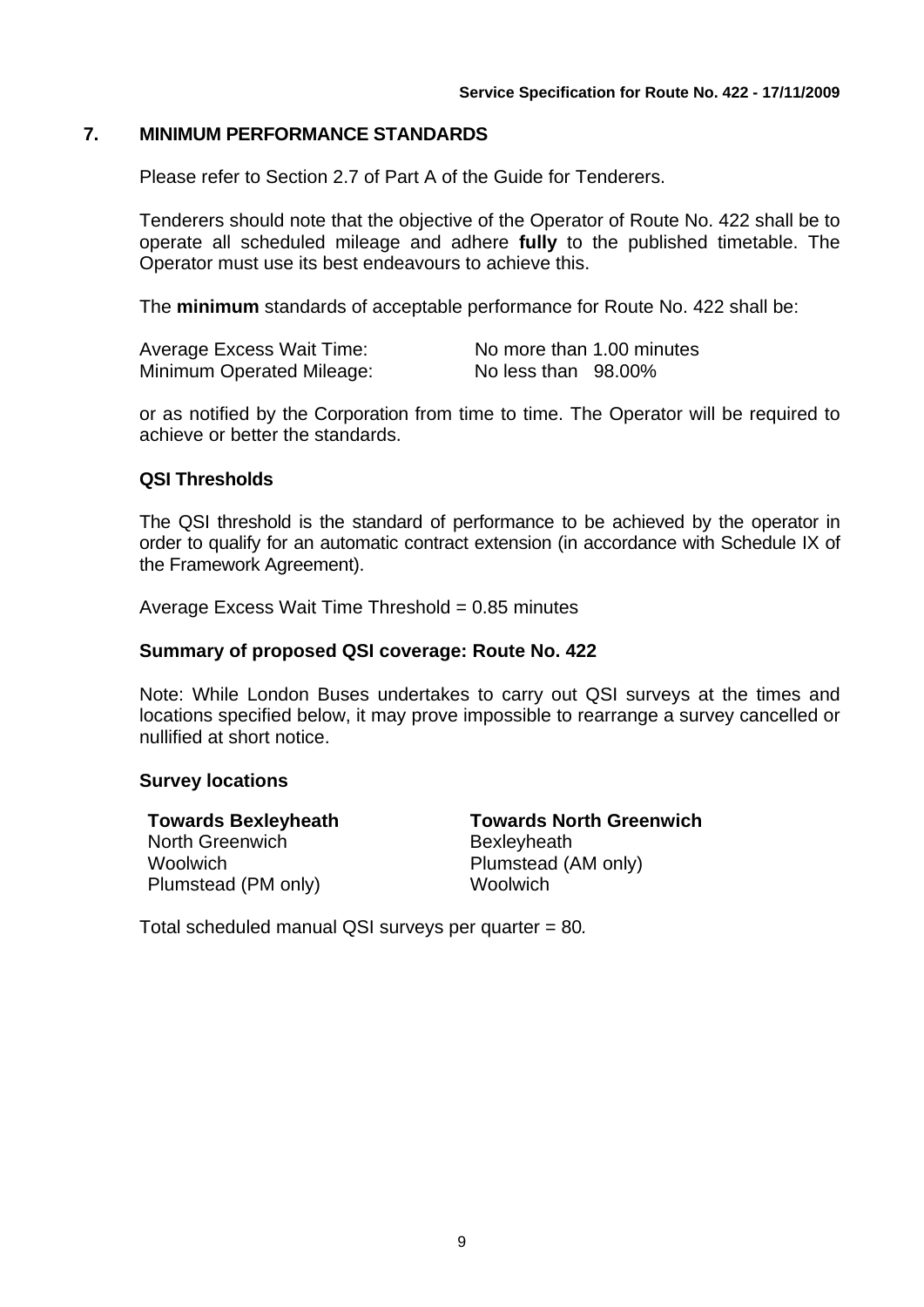#### **8. RUNNING TIMES**

The current timetable for Route No. 422 can be viewed by prospective Tenderers on Caesar. Attention is drawn to the variations in running times at different times of the day. Please refer to Section 2.8 of Part A of the Guide for Tenderers for further information.

Tenderers should carefully check the existing running times to ensure that they are appropriate in present traffic conditions.

It is expected that any changes to these running times can be accommodated within existing cycle times.

When reviewing existing, and devising new, running times Tenderers should refer to:

- the minimum performance standards for Route No. 422 in Section 7 above;
- the historical performance data provided in Section 1 Part B of the introduction to this ITT;
- the paragraph in Section 12 referring to the proposed extension of the Cashless Boarding zone throughout the whole of the London area.

Tenderers may consider if school summer holiday schedules, incorporating running time reductions, are desirable for this route. In this event, schedules and costs must be submitted separately.

#### **9. LAYOVERS**

Under normal circumstances, layover time on stands and at bus stations should be restricted to that required to provide a reliable service. Longer layovers for any other purpose may only be taken with the permission of the Corporation.

#### **10. TIMING CONSTRAINTS**

Route No. 422 should interwork with other bus services where possible.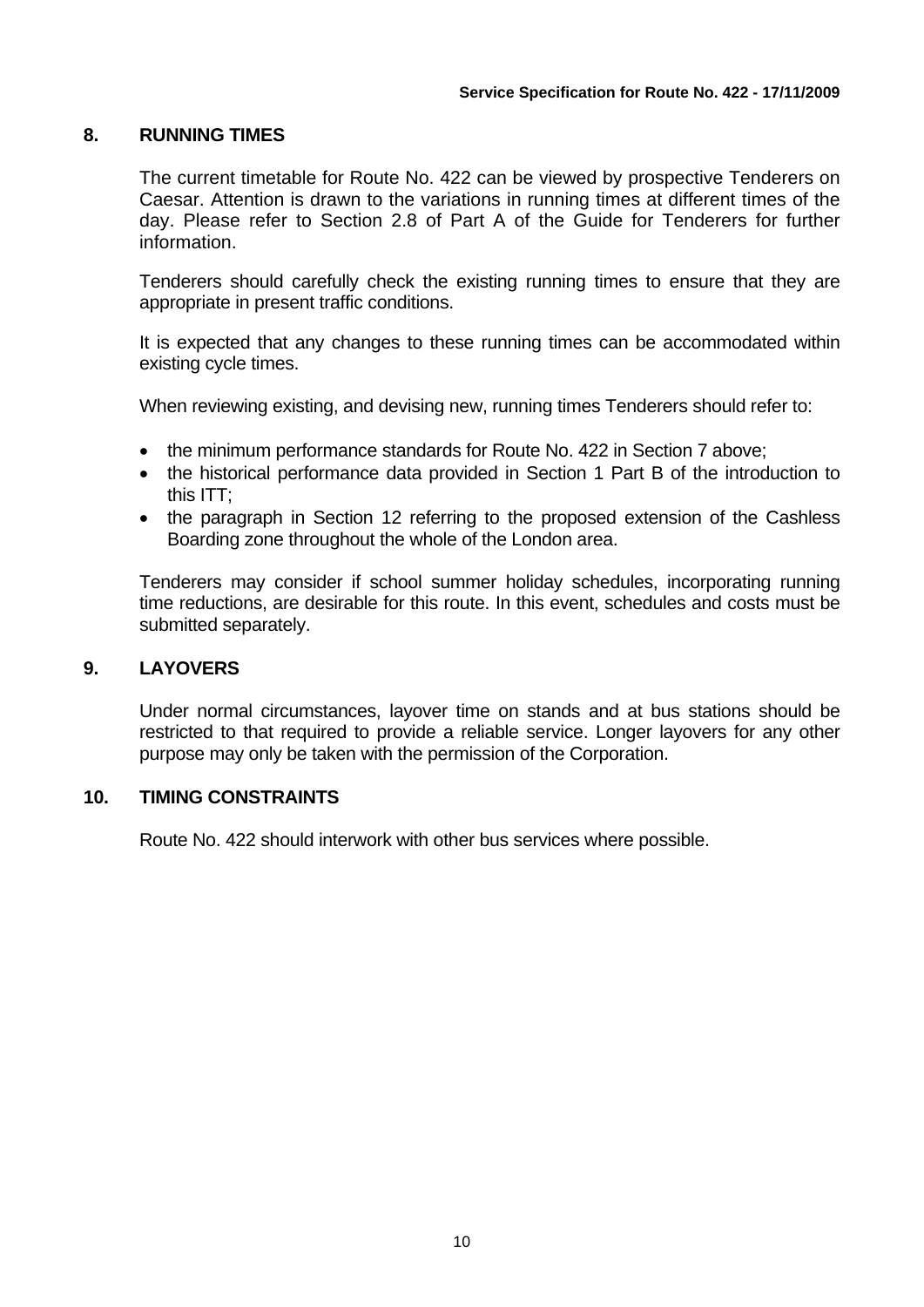## **11. CONTROL STRATEGY**

Route No. 422 can suffer from the effects of traffic congestion, making some form of route control essential in order to achieve or better the minimum performance standards for this route.

Tenderers should submit proposals on the control strategy they intend to adopt and the type of control they would intend to use by completing the form provided in Section 3: Part 7 of this ITT. The cost of this control should be included within the main Tender price.

Tenderers should also indicate how they intend to facilitate driver changeovers and meal reliefs for this route.

Further information is provided in Section 2.11 of Part A of the Guide for Tenderers.

#### **12. OPERATIONAL CONSIDERATIONS**

Tenderers should note the following operating considerations affecting Route No. 422:

• Route No. 422 can suffer from unpredictable traffic delays in the Bexleyheath areas.

Tenderers should also note the following factors which may have an impact on Route No. 422 in the foreseeable future:

• It is anticipated that Cashless Boarding will be extended throughout London at some stage during the lifetime of this contract. **This is expected to lead to significant savings in running and recovery times to bus routes, and, therefore, potential resource (cycle time and PVR) savings are expected. Tenderers are required to identify and submit the level of savings per vehicle that could be achieved by reducing peak vehicle requirement, and / or how reliability targets could be revised when the Scheme is introduced.**

The above factors have been included to assist Tenderers and represents the information currently available to the Corporation. Tenderers should make their own enquiries about events which may impact upon the route and should form their own views about their likely effect upon it.

#### **13. STOPPING ARRANGEMENTS**

Buses operating on Route No. 422 must serve all stops on the line of route designated for the route.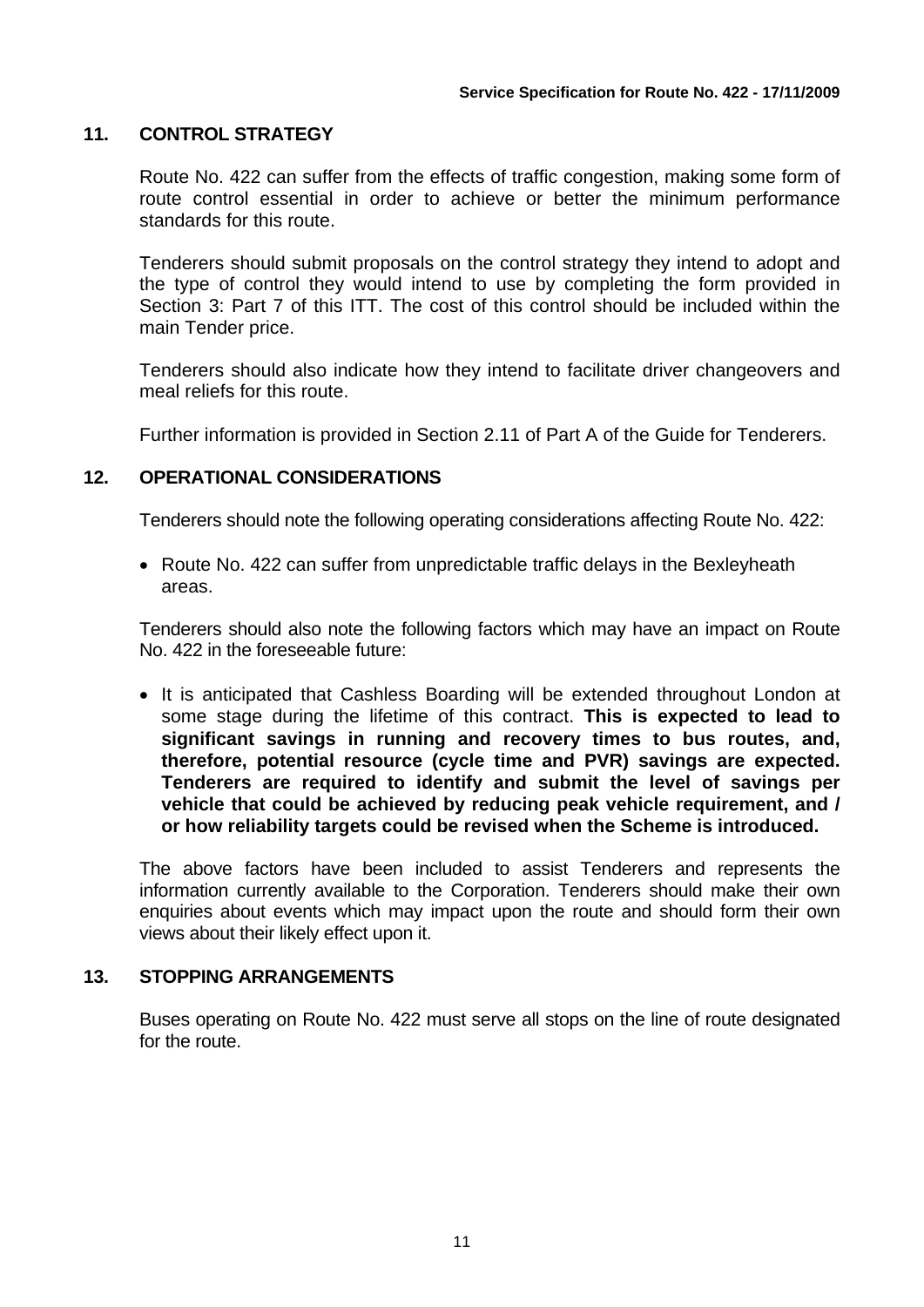#### **14. TIMING POINTS & MILEAGES**

#### **Timing Points**

The required timing points (and codes) are shown in Caesar.

#### **Mileages for Route No. 422**

| North Greenwich Station to Bexleyheath Shopping Centre | 11.7 miles |
|--------------------------------------------------------|------------|
| Bexleyheath Shopping Centre to North Greenwich Station | 11.7 miles |

Tenderers should note that:

• these measurements are believed to be accurate to within 0.5 miles, but no warranty or representation as to accuracy is given;

• out of service stand workings have not been measured and are not included within the above measurements;

• if alternative or additional measurements are used by the Tenderer, these must be stated in the tender submission;

• point to point measurements pertaining to recognised curtailment points or alternative terminals will be agreed with the successful Tenderer once the contract has been awarded.

### **15. VEHICLE LIVERY**

All vehicles to be used on Route No. 422 from the commencement of the new Route Agreement must be in a livery that is exclusively Corporation red. The paint should be matched accurately to the colour as defined by the following manufacturer's specifications:

ICI London Bus Red P498 FPF 3

Other manufacturers should also be able to produce this specification from the ICI colour chart.

This requirement does not include the lower panels which may be in a different colour but which shall not exceed 50cm in height, or the rooftop which should be painted white so as to reduce temperatures inside the vehicle during the summer months.

The positioning and size of Operators' logos are to be agreed between the Operator and the Corporation and, where possible, these should be above the front doors on the nearside of the vehicles and above the drivers' offside cab windows.

All livery proposals must be submitted to the Contracts Tendering Manager for approval.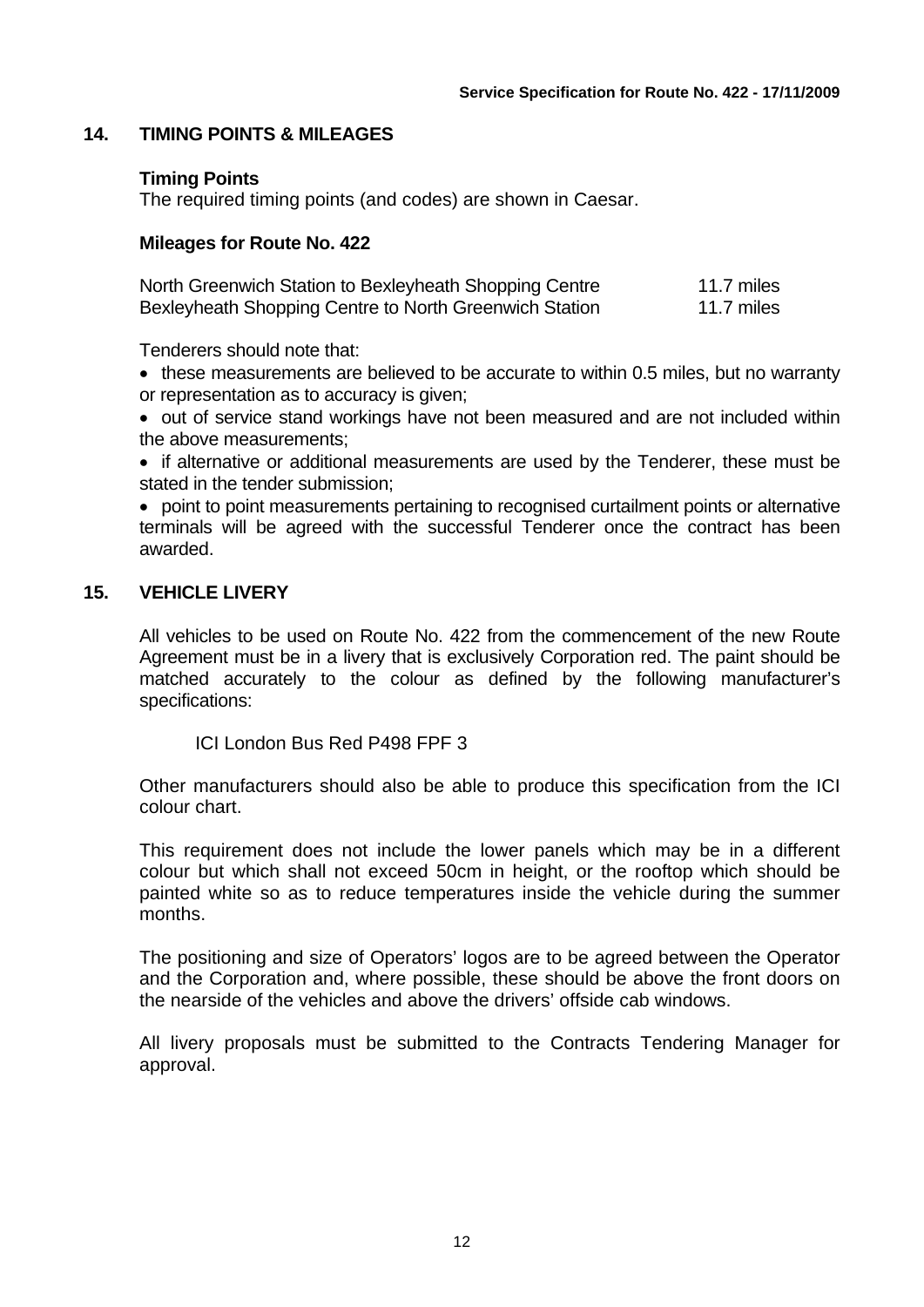#### **16. STANDS AND BLINDS**

Tenderers should note that under normal circumstances, the specific restrictions relating to each stand will apply to the whole stand at all times. Any variation to such standing arrangements must be agreed by the Corporation. In addition, Tenderers should note the following general requirements:

- 1) Drivers MUST switch off engines during layover periods at bus stations or on stands.
- 2) No meal reliefs may be taken on any stand (on or off line of route) without the permission of the Corporation.
- 3) No crew ferry vehicles may enter any stand (on or off line of route) without the permission of the Corporation.
- 4) Destination blind displays to be used are shown under each stand description. Tenderers may suggest, within their bids, alternative blind displays.
- 5) The intermediate (also known as via) blind display to be used on the nearside of the vehicle is shown in the box below:

422 via Woolwich

For further information, please refer to Annex C of the Framework Agreement: General Conditions relating to the use of London Buses' Bus Stations and Stands.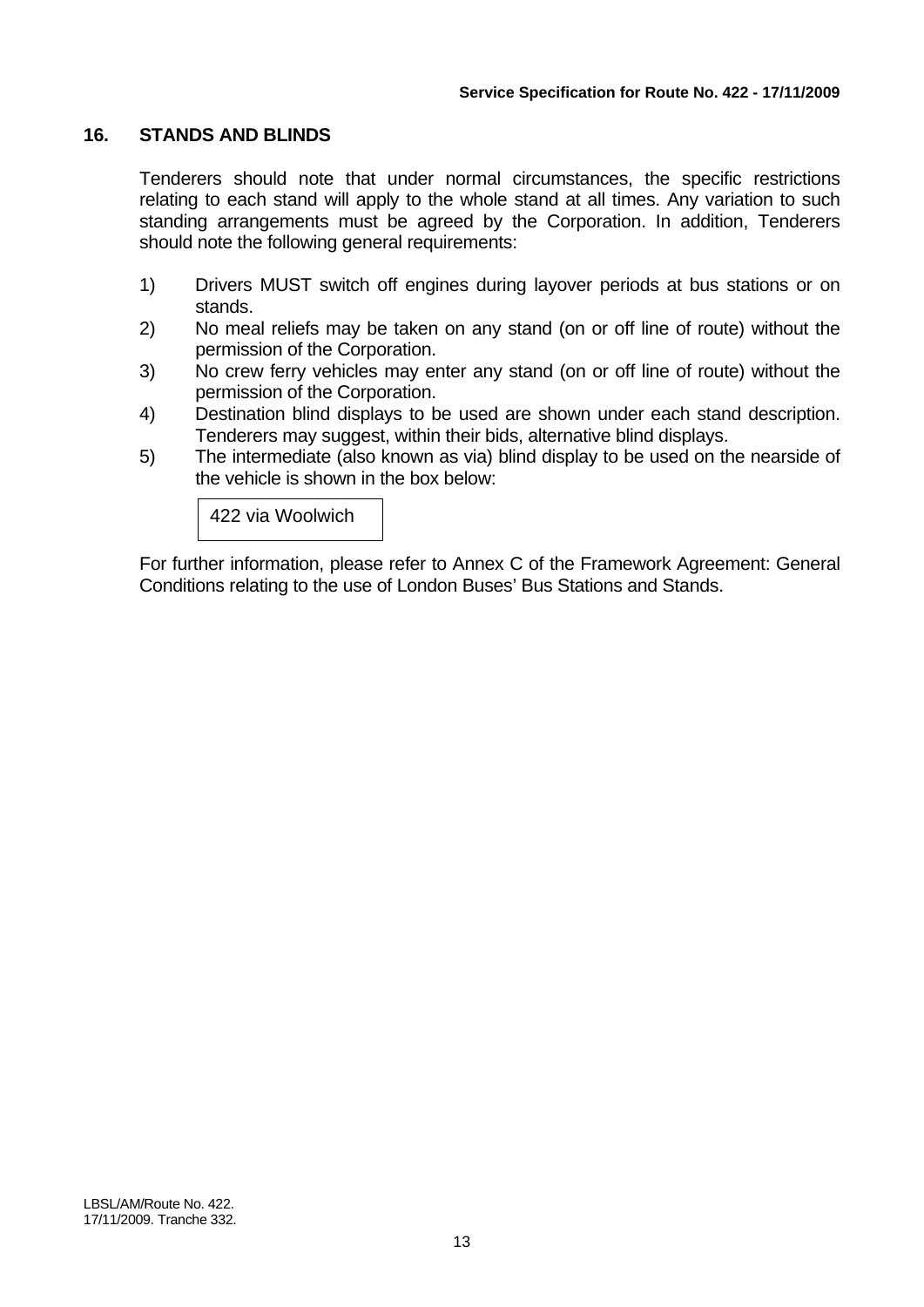# **LONDON BUSES - ROUTE DESCRIPTION**

# **ROUTE 422: North Greenwich Station - Bexleyheath Town Centre**

**Date of Structural Change:** 22 January 2011. **Date of Service Change:** 22 January 2011. **Reason for Issue:** New Tender.

# **STREETS TRAVERSED**

**Towards Bexleyheath Town Centre:** North Greenwich Bus Station, Edmund Halley Way, Pilot Busway, John Harrison Way, Holiday Inn Roundabout, Blackwall Lane, Woolwich Road, Horn Lane Roundabout, Woolwich Road, Combedale Road, Westcombe Hill, Charlton Road, The Village, Charlton Park Road, Little Heath, Hillreach, Artillery Place, Wellington Street, Thomas Street, Woolwich New Road, Plumstead Road, Plumstead High Street, Wickham Lane, Upper Wickham Lane, Okehampton Crescent, King Harolds Way, Bedonwell Road, Hythe Avenue, Cumberland Drive, Pickford Lane, Avenue Road, Crook Log, Bexleyheath Broadway, Arnsberg Way, Friswell Place Bus Stand.

Special Journey towards Bexleyheath Town Centre between Friswell Place Bus Stand and Arnsberg Way:

From 2200hrs on Friday and Saturday nights, buses operate from Friswell Place Bus Stand, then via Friswell Place rejoining line of route at Arnsberg Way.

**Towards North Greenwich Station:** Market Place, Friswell Place, Arnsberg Way, Bexleyheath Broadway, Crook Log, Avenue Road, Pickford Lane, Long Lane, Cumberland Drive, Hythe Avenue, Bedonwell Road, King Harolds Way, Okehampton Crescent, Upper Wickham Lane, Wickham Lane, Plumstead High Street, Plumstead Road, Woolwich New Road, Thomas Street, Wellington Street, Artillery Place, Hillreach, Little Heath, Charlton Park Road, The Village, Charlton Road, Westcombe Hill, Westcombe Hill Contra-Flow Bus Lane, Westcombe Hill Bus Gate, Woolwich Road, Blackwall Lane, Holiday Inn Roundabout, John Harrison Way, Pilot Busway, Edmund Halley Way, North Greenwich Bus Station.

#### Special Journey towards North Greenwich Station between Friswell Place Bus Stand and Arnsberg Way:

From 2200hrs on Friday and Saturday nights, buses operate from Friswell Place Bus Stand, then via Friswell Place rejoining line of route at Arnsberg Way.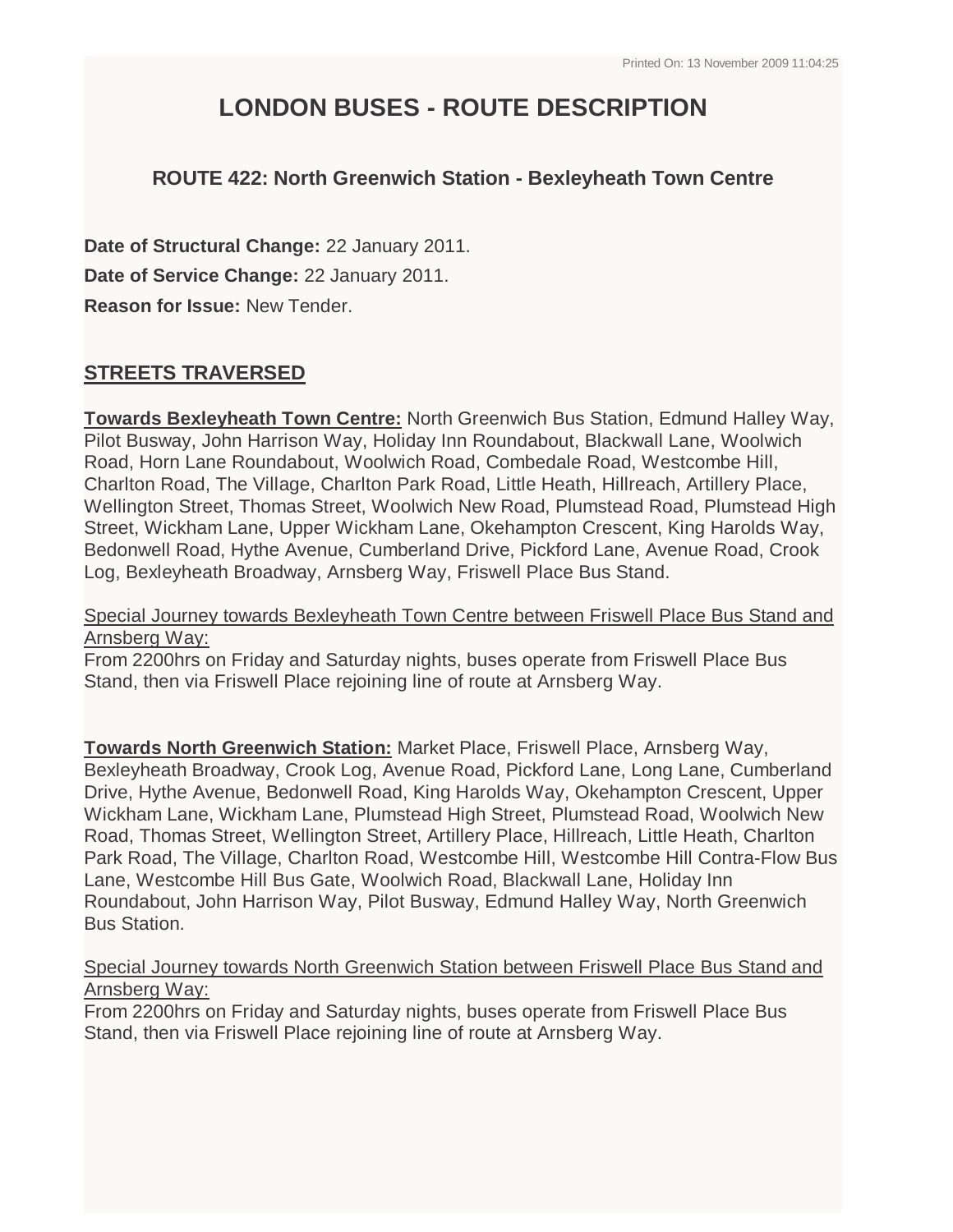# **STANDING AND TURNING POINTS**

#### **NORTH GREENWICH STATION**

Private stand in three sections for 21 buses in Bus Parking Areas within North Greenwich Bus Station complex:

1 - offside facing south commencing 6.7 metres south of lamp standard No. NG18 and extending 51.8 metres north.

2 - facing north commencing 11.5 metres north of lamp standard No. NG07 and extending 95.8 metres south.

3 - offside facing north opposite Section 2 stand and extending 87.3 metres south. Buses proceed from North Greenwich Bus Station direct to stand, departing to North Greenwich Bus Station. Set down in North Greenwich Bus Station, at Stop E and pick up in North Greenwich Bus Station, at Stop B.

| <b>AVAILABILITY:</b>           | At any time.                                                                                                        |
|--------------------------------|---------------------------------------------------------------------------------------------------------------------|
| <b>OPERATING RESTRICTIONS:</b> | No more than 2 buses on Route 422 should be<br>scheduled to stand at any one time.                                  |
| <b>MEAL RELIEFS:</b>           | No meal relief vehicles to stand at any time.                                                                       |
| <b>FERRY VEHICLES:</b>         | No ferry vehicles to park on stand at any time.                                                                     |
| <b>DISPLAY:</b>                | North Greenwich.                                                                                                    |
| <b>OTHER INFORMATION:</b>      | Buses must not under any circumstances enter the<br>access roads on the eastern side of the bus station<br>complex. |

## **EAST GREENWICH LIBRARY (from BEXLEYHEATH TOWN CENTRE)**

Public stand for two buses on north east side of Tunnel Avenue, commencing 2 metres from north west flank wall of the Fire Station and extending 19 metres north west. Buses proceed from Woolwich Road via Denham Street and Tunnel Avenue to stand, departing via Tunnel Avenue, Woolwich Road, Horn Lane Roundabout, Woolwich Road and Combedale Road to Westcombe Hill. Set down in Woolwich Road, at Stop D and pick up in Westcombe Hill, at Stop G.

| <b>MEAL RELIEFS:</b><br>No meal relief vehicles to stand at any time.<br><b>FERRY VEHICLES:</b><br>No ferry vehicles to park on stand at any time.<br>DISPLAY:<br>East Greenwich. | AVAILABILITY: | At any time.<br>OPERATING RESTRICTIONS: Unscheduled curtailments only. |
|-----------------------------------------------------------------------------------------------------------------------------------------------------------------------------------|---------------|------------------------------------------------------------------------|
|-----------------------------------------------------------------------------------------------------------------------------------------------------------------------------------|---------------|------------------------------------------------------------------------|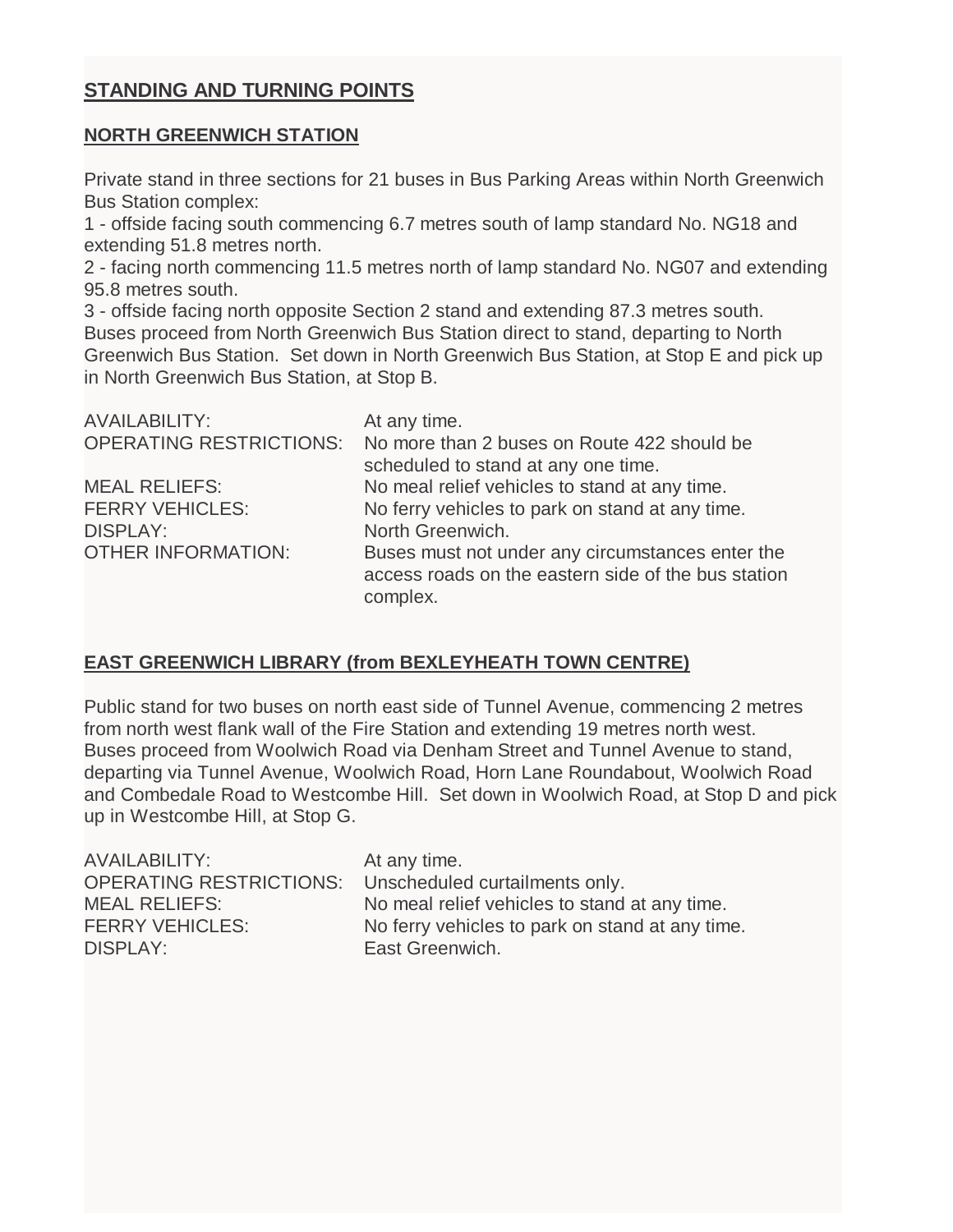# **BLACKHEATH, ROYAL STANDARD, CHARLTON ROAD**

Public offside stand for 2 buses on north side of Charlton Road (southern arm) commencing 7.8 metres west of lamp standard No. 03J0288 and extending 25 metres east.

## From Bexleyheath Town Centre.

Buses proceed from Charlton Road direct to stand, departing via Charlton Road and Westcombe Hill to Charlton Road. Set down in Charlton Road, at Stop BD and pick up in Charlton Road, at Stop BC.

From North Greenwich Station.

Buses proceed from Charlton Road direct to stand, departing via Charlton Road to Westcombe Hill. Set down in Charlton Road, at Stop BB and pick up in Westcombe Hill, at Stop BA.

| <b>AVAILABILITY:</b>      | At any time.                                           |
|---------------------------|--------------------------------------------------------|
|                           | OPERATING RESTRICTIONS: Unscheduled curtailments only. |
| <b>MEAL RELIEFS:</b>      | No meal relief vehicles to stand at any time.          |
| <b>FERRY VEHICLES:</b>    | No ferry vehicles to park on stand at any time.        |
| <b>DISPLAY:</b>           | Blackheath, Royal Standard.                            |
| <b>OTHER INFORMATION:</b> | Buses to stand abreast.                                |

## **WOOLWICH, MONK STREET (from North Greenwich Station)**

Public stand for five buses in Monk Street in three parts:

1 - For two buses on the west side commencing 52 metres north of Castile Road and extending 25 metres south.

2 - For two buses on the west side commencing 42 metres north of Calderwood Street extending 25 metres south.

3 - For one bus on east side commencing 10 metres north of Calderwood Street extending 13.5 metres north.

Buses proceed from Wellington Street via Greens End, General Gordon Place, Woolwich New Road, Thomas Street, Calderwood Street, Monk Street, Castile Road and Monk Street to stand, departing via Monk Street, Calderwood Street, Thomas Street, Greens End and General Gordon Place to Woolwich New Road. Set down in General Gordon Place, at Stop O and pick up in Woolwich New Road, at Stop H.

| At any time.                                             |
|----------------------------------------------------------|
| OPERATING RESTRICTIONS:<br>Unscheduled curtailments only |
| No meal relief vehicles to stand at any time.            |
| No ferry vehicles to park on stand at any time.          |
| Woolwich.                                                |
|                                                          |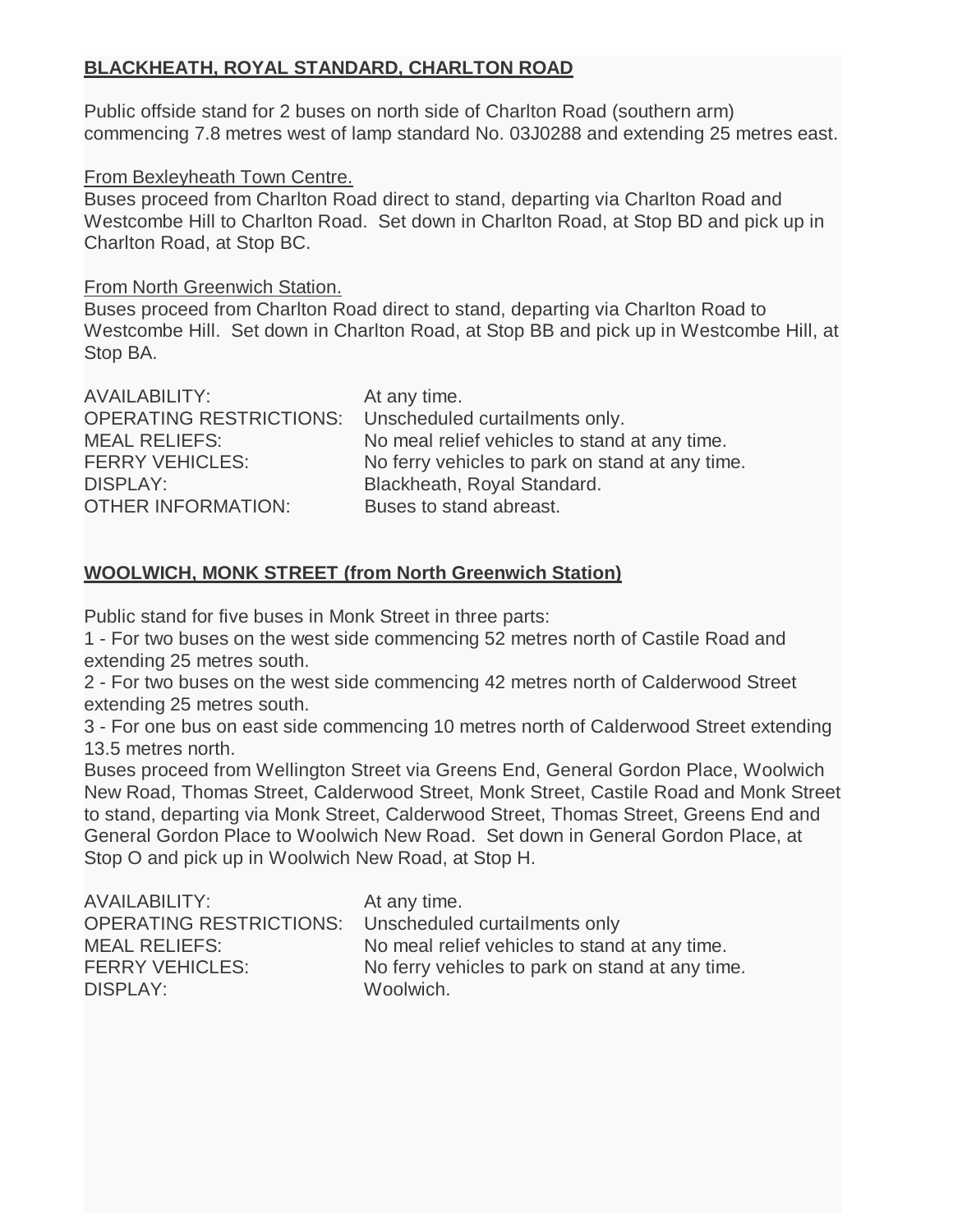# **WOOLWICH, BERESFORD STREET (from BEXLEYHEATH TOWN CENTRE)**

Public stand for ten buses on south side of Beresford Street and Woolwich High Street in 3 parts:

1. For two buses commencing 25 metres south east of Macbean Street extending 31 metres south east.

2. For three buses as an overflow stand commencing 4 metres north west of lamp standard 06A0121 extending 36 metres south east.

3. For five buses as an overflow stand commencing 4 metres west of lamp standard 16AA1549 extending 61 metres east.

Buses proceed from Plumstead Road via Beresford Street to stand, departing via Beresford Street, Woolwich High Street, John Wilson Street, Castile Road, Monk Street, Calderwood Street, Thomas Street and Greens End to General Gordon Place. Set down in Plumstead Road, at Stop Z and pick up in General Gordon Place, at Stop O.

| AVAILABILITY:                 |
|-------------------------------|
| <b>OPERATING RESTRICTIONS</b> |
| MEAL RELIEFS:                 |
| <b>FERRY VEHICLES:</b>        |
| DISPI AY <sup>.</sup>         |

At any time. Unscheduled curtailments only No meal relief vehicles to stand at any time. No ferry vehicles to park on stand at any time. Woolwich.

### **PLUMSTEAD STATION**

From Bexleyheath Town Centre.

Buses proceed from Plumstead Road via Pettman Crescent departing to Plumstead Road. Set down in Plumstead Road and pick up in Plumstead Road, at Stop B.

From North Greenwich Station.

Buses proceed from Plumstead Road via Pettman Crescent departing to Plumstead Road. Set down in Plumstead Road and pick up in Plumstead Road, at Stop WM.

| AVAILABILITY:   | At any time.                                                      |
|-----------------|-------------------------------------------------------------------|
|                 | OPERATING RESTRICTIONS: Turning Point Only - Buses must not stand |
| <b>DISPLAY:</b> | <b>Plumstead Station.</b>                                         |

## **EAST WICKHAM, BRAMPTON ROAD (from North Greenwich Station)**

Buses proceed from Okehampton Crescent via Brampton Road departing to Okehampton Crescent. Set down in Okehampton Crescent, T and pick up in Okehampton Crescent, P.

| AVAILABILITY: | At any time.                                                      |
|---------------|-------------------------------------------------------------------|
|               | OPERATING RESTRICTIONS: Turning Point Only - Buses must not stand |
| DISPLAY:      | East Wickham, Brampton Road.                                      |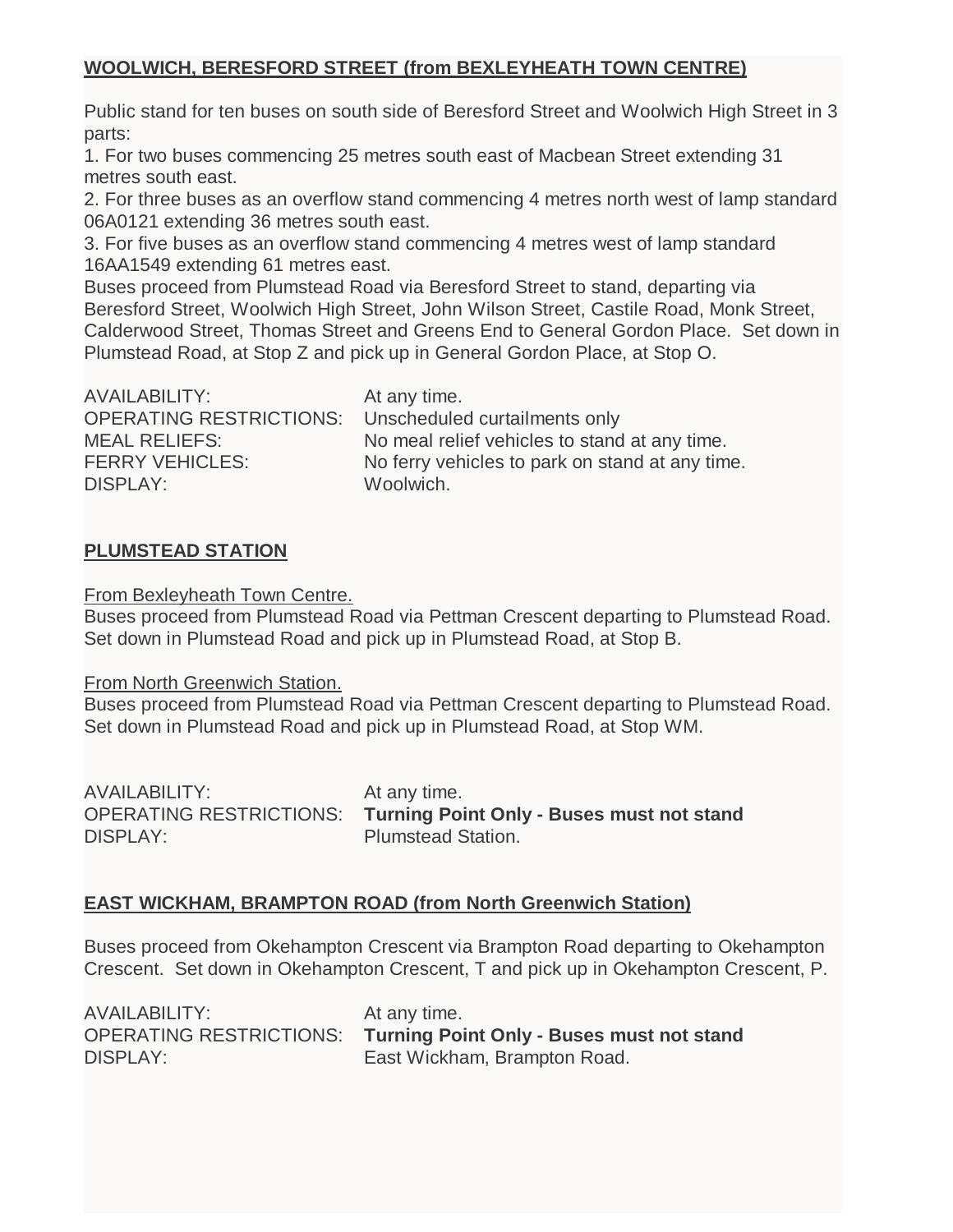## **BEXLEYHEATH TOWN CENTRE (TO BE CONFIRMED AT TIME OF AWARD)**

Private stand for five buses in marked bays in parking area on south side of Arnsberg Way west of junction with Friswell Place.

Buses proceed from Friswell Place Bus Stand direct to stand, departing via Friswell Place Bus Stand, Friswell Place Lay-By Loop, Arnsberg Way and Geddes Place to Market Place. Set down in Friswell Place Bus Stand and pick up in Market Place, at Stop M.

| At any time.                                                                |
|-----------------------------------------------------------------------------|
| OPERATING RESTRICTIONS: No more than 1 bus on Route 422 should be scheduled |
| to stand at any one time.                                                   |
| No meal relief vehicles to stand at any time.                               |
| No ferry vehicles to park on stand at any time.                             |
| Bexleyheath, Shopping Centre.                                               |
|                                                                             |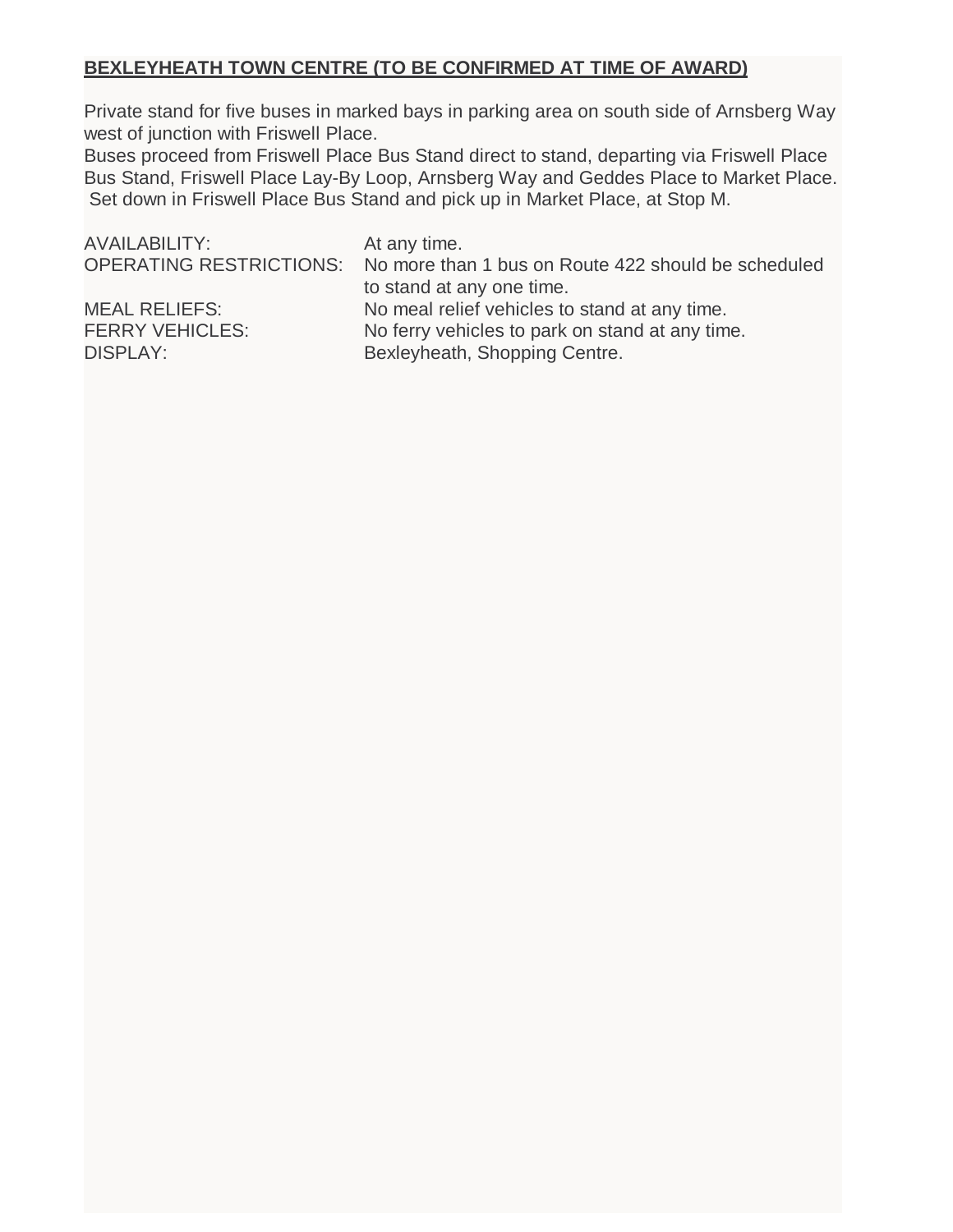#### **PART B - PERFORMANCE STATISTICS**

**Route 422**



| <b>I</b> Period        | 8/08      |       |           |           |           |            | /09       | -         |                             |            |                    |           |       |
|------------------------|-----------|-------|-----------|-----------|-----------|------------|-----------|-----------|-----------------------------|------------|--------------------|-----------|-------|
| 2008/2009              | 97<br>.18 | 96.26 | 97<br>.98 | .95<br>96 | .33<br>92 | -97<br>.43 | .53<br>97 | 97<br>.85 | 97<br>$\mathbf{A}^{\prime}$ | .93<br>-97 | 98.4<br>$\Lambda'$ | 97<br>.36 | 96.93 |
| <b>Min</b><br>Standard | 98.00     | 98.00 | 98.00     | 98.00     | 98.00     | 98.00      | 98.00     | 98.00     | 98.00                       | .00<br>98  | 98.00              | 98.00     | 98.00 |



| Period    | 8/08             |                                 | 1 C   |      | $\sqrt{2}$<br>- | v             | /09                    | -               |     |                         |            |                    |               |
|-----------|------------------|---------------------------------|-------|------|-----------------|---------------|------------------------|-----------------|-----|-------------------------|------------|--------------------|---------------|
| 2008/2009 | $\Lambda'$<br>v. | $ -$<br><b><u>__</u></b><br>ט.ט | .34 ر | ).39 | 0.29            | $\sim$<br>ບ.ບ | $\overline{a}$<br>J.JZ | -44<br><b>.</b> | .4C | $\overline{2}$<br>ت ے.ں | 20<br>∪.∠∪ | $0.4^\circ$<br>. . | 41 ،<br>ו⊤. ש |